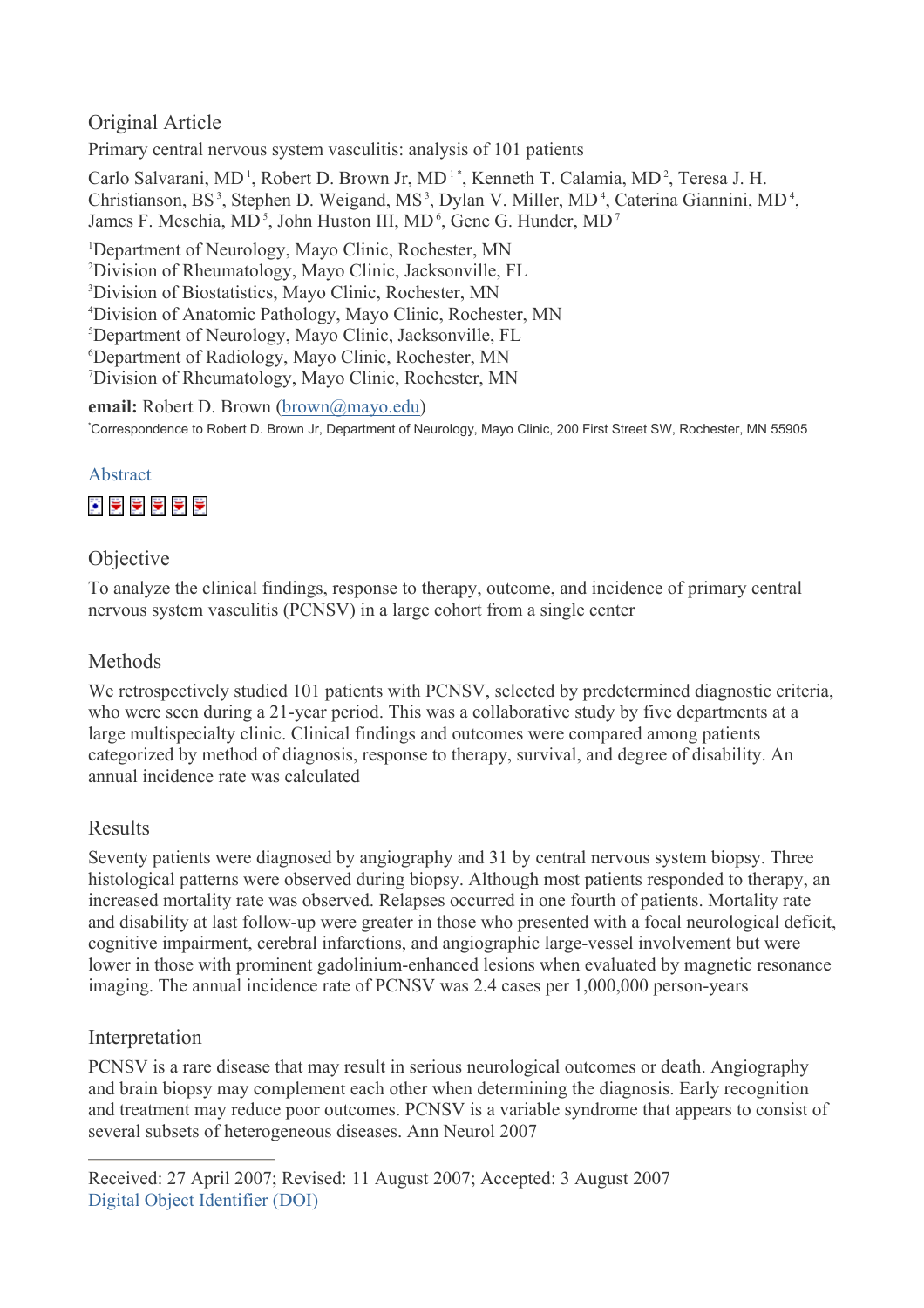# Article Text

Primary central nervous system vasculitis (PCNSV) is an uncommon and serious form of vasculitis that is limited to the brain and spinal cord.[\[1-9](#page-9-0)] In 1988, Calabrese and Mallek[[5](#page-9-0)] suggested diagnostic criteria for PCNSV that included development of a neurological deficit unexplained by other processes, an angiogram with characteristic features of vasculitis, or a central nervous system (CNS) biopsy specimen showing vasculitis. Because of the more invasive nature of CNS biopsy, angiography has become preferred for evaluating patients with suggestive symptoms. However, optimal angiographic criteria for the diagnosis of PCNSV have not been delineated, and the relative accuracy of angiography when compared with biopsy remains uncertain. Angiographic changes typical of vasculitis may be seen in patients with normal brain biopsy findings or with other diseases.[[9\]\[10\]](#page-9-0) Some investigators have found that cases diagnosed by angiography alone have a more benign form of the disease; such cases may also have findings that are difficult to distinguish from those of reversible cerebral vasoconstriction syndrome.[[11-13](#page-9-0)] Because of the lack of uniform diagnostic criteria and the relatively small numbers of patients in previous series, the clinical spectrum of PCNSV, its response to treatment, and its long-term outcome are still uncertain. In this study, we reviewed all cases of PCNSV seen at Mayo Clinic (Rochester, MN) from 1983 through 2003.

# Patients and Methods

#### Identification of Patients

We used our institution's medical record diagnostic linkage system to identify all patients treated at Mayo Clinic (Rochester, MN) from January 1, 1983, through December 31, 2003, who had a diagnosis of vasculitis involving the CNS. We reviewed records of all patients with findings of vasculitis involving the CNS and excluded patients with findings consistent with other diagnoses (eg, polyarteritis nodosa, lupus erythematosus, and infections). For cases with an uncertain initial diagnosis, two rheumatologists (C.S. and G.G.H.) and one neurologist (R.D.B.) reviewed the complete medical record again and reached a consensus. This study was approved by the Mayo Clinic Institutional Review Board.

### Diagnostic Criteria

Diagnostic criteria of PCNSV were similar to those suggested earlier[[5](#page-9-0)]: (1) recent history or presence of an acquired neurological deficit unexplained by other causes, (2) evidence of vasculitis in a CNS biopsy specimen, or (3) a cerebral angiogram with changes characteristic of vasculitis. We were careful to exclude diseases that might mimic PCNSV, including hypercoagulability, varicella zoster, other infectious vasculitides, and other processes.

Diagnostic histopathological features included transmural vascular inflammation involving leptomeningeal or parenchymal vessels. The types of infiltrating inflammatory cells, presence of vascular wall fibrinoid necrosis, and patterns of inflammation were recorded. Vascular amyloid deposition was assessed by immunoperoxidase staining of  $\beta$ -amyloid proteins. Parenchymal findings of ischemia were recorded.

Angiographic changes indicating a high probability of vasculitis included areas of smooth-wall segmental narrowing or dilation and occlusions that affected multiple cerebral arteries without the proximal vessel changes of atherosclerosis or other causes. Angiograms were also divided into two groups: large artery (intracranial internal carotid artery and proximal anterior, middle, and posterior cerebral arteries) and small artery (intracranial artery, second division branches or smaller). Cases with angiograms showing a single abnormality in multiple arteries or multiple abnormalities in a single artery were reviewed (by R.D.B., C.S., and G.G.H.) again but generally were excluded.

## Clinical Data Collection

A standard data collection form for all findings was completed for the confirmed cases. All patients had a detailed neurological examination. Relapse was defined as a recurrence of or increase in symptoms of PCNSV (eg, headache or cognitive impairment), progression of disease activity (eg, new focal events), or evidence of new infarction on subsequent magnetic resonance imaging (MRI) examinations while the patient received no medication or received a stable dosage of medication. Patients with relapse required an increase in therapy. The degree of disability at presentation and at the last visit was defined by a review of the detailed clinical data in the medical record and was categorized by using the Rankin Disability Scale.[\[14\]](#page-9-0) This scale consists of seven grades (grades 0-6): 0 indicates no neurological signs or symptoms, 1 indicates no significant disability (despite symptoms), 2 indicates slight disability, 3 indicates moderate disability, 4 indicates moderately severe disability, 5 indicates severe disability, and 6 indicates death.

### Statistical Analysis

Patient characteristics were summarized overall and by group (eg, by diagnostic modality). Numeric characteristics were compared by using a two-sided two-sample *t* test or a Wilcoxon rank-sum test when the distributions were skewed. Comparisons of categorical variables were performed using the  $X^2$  or Fischer's exact test when cell counts were small. Survival was estimated with the Kaplan-Meier method, and a one-sample log-rank test was used to compare observed survival with survival of an age- and sex-matched reference population of whites in the United States.[[15](#page-10-0)] The Cox proportional hazards model was used to assess the relation between clinical characteristics and survival. We reported crude and age-controlled univariate hazard ratios (HRs) and 95% confidence intervals. Logistic regression models were used to identify characteristics that increased the odds of a poor outcome. Overall univariate and age-controlled univariate odds ratios (ORs) and 95%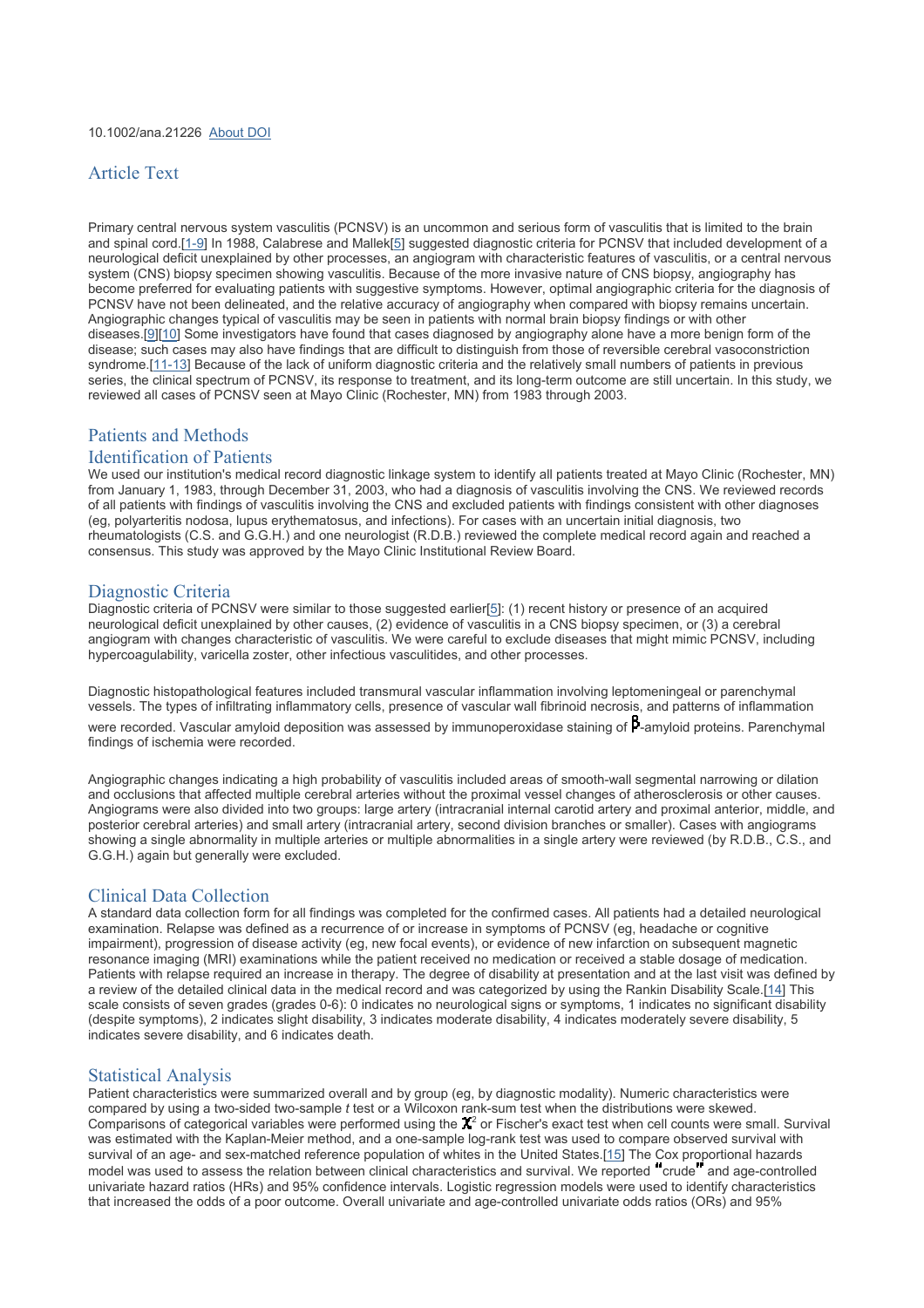confidence intervals were reported.[\[16\]](#page-10-0) Because of the low number of deaths and relatively few poor outcomes, multivariate analysis was not feasible. The estimated incidence rate of PCNSV in Olmsted County, Minnesota, was calculated using estimates of county population. The rate reported herein was weighted by age and sex to reflect an underlying population that was demographically comparable with the US white population. All *p* values were two-sided; *p* < 0.05 indicated statistical significance.

# Results

#### Patients and Diagnosis

Between 1983 and 2003, 101 patients (58 female and 43 male patients) treated at Mayo Clinic (Rochester, MN) fulfilled the diagnostic criteria for PCNSV. The median age at diagnosis was 47 years (range, 17-84 years), and 50% of patients were between age 37 and 59 years at diagnosis. The median time between symptom onset and diagnosis was 0.1 year; diagnoses were determined in 75% of patients within half a year after onset of symptoms. More male patients had the diagnosis determined by biopsy (17 male vs 14 female patients), but the reverse was true for diagnosis by angiography (26 male vs 44 female patients). At diagnosis, one patient had chronic lymphocytic leukemia in addition to PCNSV. The leukemia did not influence the manifestations or course of vasculitis.

Table 1 shows the tests used to establish the diagnosis of PCNSV. For 70 patients, the diagnosis was established by cerebral angiography and included 52 who did not undergo biopsy and 18 with negative biopsy findings. For 31 patients, the diagnosis was established after histological examination of CNS tissue showed vasculitis. In 29 of these 31 patients, positive CNS biopsy findings were obtained during the diagnostic evaluation, and vasculitis was confirmed in 2 at autopsy. Fourteen of the 31 patients with a tissue diagnosis of vasculitis also had an angiographic evaluation, but the study showed abnormal findings in only 6. In eight patients, the angiogram results were normal, but biopsy results showed PCNSV (see Table 1).

#### **Table 1. Diagnostic Test Findings (N = 101)**

| Finding                                                                                                                                                                                                                     | Patients, n |
|-----------------------------------------------------------------------------------------------------------------------------------------------------------------------------------------------------------------------------|-------------|
| Angiogram, positive; CNS biopsy,<br>positive                                                                                                                                                                                | 6           |
| Angiogram, positive; CNS biopsy,<br>negative                                                                                                                                                                                | 18          |
| Angiogram, positive; CNS biopsy,<br>not performed                                                                                                                                                                           | 52          |
| Angiogram, negative; CNS biopsy,<br>positive                                                                                                                                                                                | 8           |
| Angiogram, not performed <sup>3</sup> ; CNS<br>biopsy, positive <sup>b</sup>                                                                                                                                                | -17         |
| <sup>8</sup> Angiographic evaluation was not performed within 3 months<br>of diagnosis by biopsy.<br><sup>b</sup> For one patient, pathology confirmation was at the time of<br>autopsy.<br>$CNS = central$ nervous system. |             |

# Clinical Findings

Table 2 lists the various symptoms and findings at diagnosis. Most patients had multiple manifestations, most frequently headache, altered cognition, focal neurological manifestations, persistent neurological deficit or stroke, and visual symptoms. Intracranial hemorrhage was infrequent.

#### **Table 2. Clinical Manifestations at Presentation**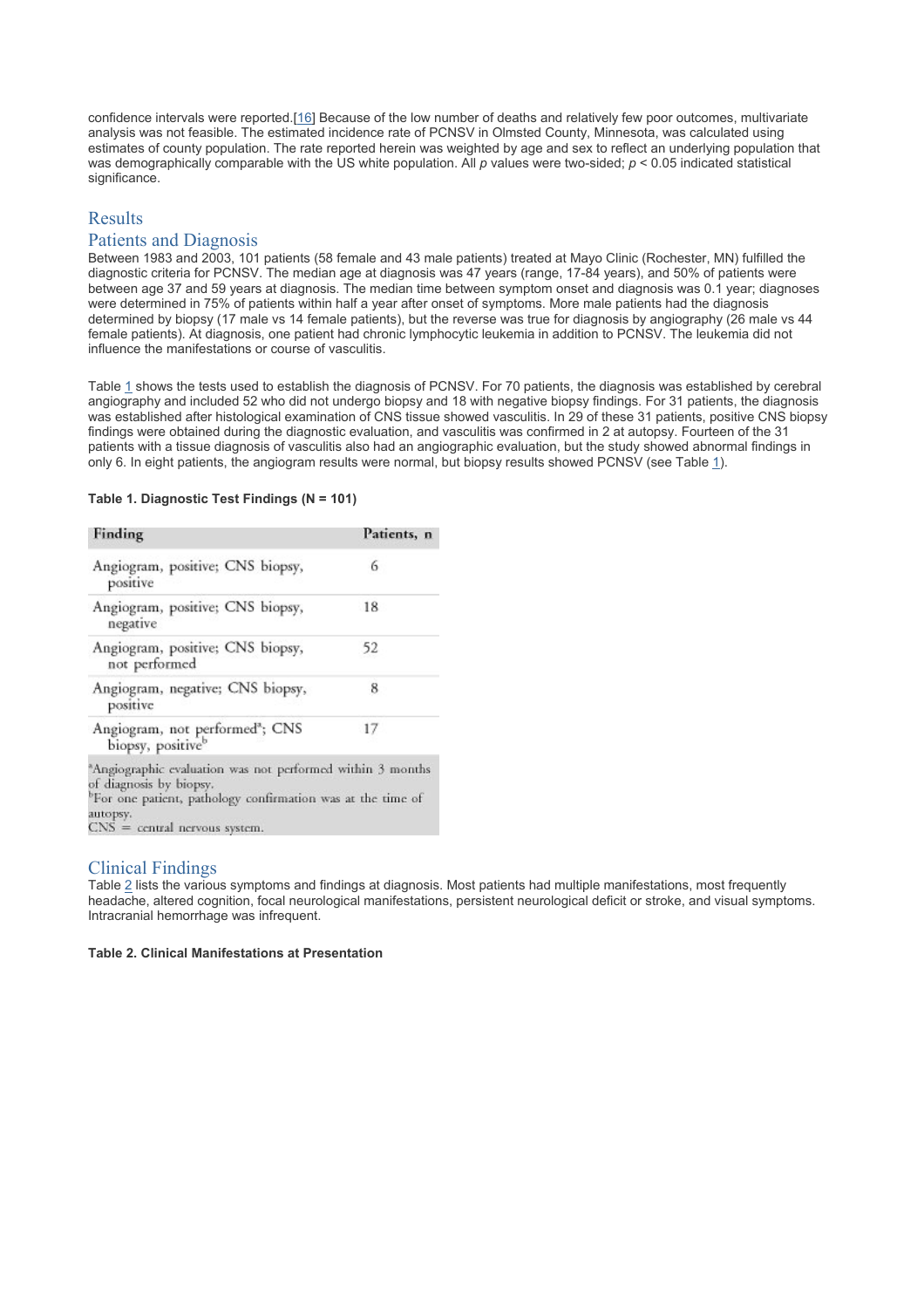| Characteristics                              | <b>All Patients</b><br>$(N = 101),$<br>n(%) | Patients<br>Diagnosed by<br>Biopsy $(n = 31)$ ,<br>n(%) | Patients<br>Diagnosed by<br>Angiography<br>$(n = 70)$ , n $(\%)$ |  |
|----------------------------------------------|---------------------------------------------|---------------------------------------------------------|------------------------------------------------------------------|--|
| Headache                                     | 64(63)                                      | 16(52)                                                  | 48 (69)                                                          |  |
| Altered cognition                            | 50 (50)                                     | 22(71)                                                  | 28 (40)                                                          |  |
| Hemiparesis                                  | 44 (44)                                     | 6(19)                                                   | 38 (54)                                                          |  |
| Persistent neurological deficit or stroke    | 40 (40)                                     | 8(26)                                                   | 32(46)                                                           |  |
| Aphasia                                      | 28(28)                                      | 11(36)                                                  | 17(24)                                                           |  |
| Transient ischemic attack                    | 28(28)                                      | 5(16)                                                   | 23(33)                                                           |  |
| Ataxia                                       | 19(19)                                      | 5(16)                                                   | 14(20)                                                           |  |
| Seizure                                      | 16(16)                                      | 2(7)                                                    | 14(20)                                                           |  |
| Visual symptom (any kind)                    | 42(42)                                      | 9(29)                                                   | 33 (47)                                                          |  |
| Visual field defect                          | 21(21)                                      | 5(16)                                                   | 16(23)                                                           |  |
| Diplopia (persistent or transient)           | 16(16)                                      | 5(16)                                                   | 11(16)                                                           |  |
| Blurred vision or decreased visual acuity    | 11(11)                                      | 0(0)                                                    | 11(16)                                                           |  |
| Monocular visual symptoms or amaurosis fugax | 1(1)                                        | 0(0)                                                    | 1(1)                                                             |  |
| Papilledema                                  | 5(5)                                        | 2(7)                                                    | 3(4)                                                             |  |
| Intracranial hemorrhage                      | 8(8)                                        | 2(7)                                                    | 6(9)                                                             |  |
| Amnestic syndrome                            | 9(9)                                        | 4(13)                                                   | 5(7)                                                             |  |
| Paraparesis or quadriparesis                 | 7(7)                                        | 4(13)                                                   | 3(4)                                                             |  |
| Parkinsonism or extrapyramidal sign          | 1(1)                                        | 0(0)                                                    | 1(1)                                                             |  |
| Prominent constitutional symptom             | 9(9)                                        | 4(13)                                                   | 5(7)                                                             |  |
| Fever                                        | 9(9)                                        | 4(13)                                                   | 5(7)                                                             |  |
| Nausea or vomiting                           | 25(25)                                      | 6(19)                                                   | 19 (27)                                                          |  |
| Vertigo or dizziness                         | 9(9)                                        | 3(10)                                                   | 6(9)                                                             |  |
| Dysarthria                                   | 15(15)                                      | 2(7)                                                    | 13 (19)                                                          |  |
| Unilateral numbness                          | 13(13)                                      | 0(0)                                                    | 13 (19)                                                          |  |

When patients were grouped by diagnostic modality, most manifestations occurred with similar frequency in both groups (see Table 2). However, incidence of hemiparesis, blurred vision or decreased acuity, and unilateral numbness was significantly greater in patients diagnosed by angiography (*p* < 0.02 for all). The main initial symptom of each patient also was recorded. Persistent neurological deficit or stroke and headache were the most common initial symptoms (affecting 68% of patients overall). No significant differences in the frequencies of initial symptoms were noted between the two diagnostic subgroups (data not shown). Of the 18 patients with the diagnosis established by abnormal angiography findings only (normal biopsy findings), 9 were female patients (see Table 1). Seven of the 18 had headache as the initial main manifestation, but none described it as a thunderclap headache.[12]

# Laboratory and Imaging Findings HEMATOLOGICAL STUDIES.

Median hemoglobin levels, leukocyte counts, platelet counts, and erythrocyte sedimentation rates were typically within reference levels and did not differ according to the method of diagnosis (data not shown). Erythrocyte sedimentation rates were measured for 85 patients; the rate was increased (>30mm/hr) for 6 in the group diagnosed by biopsy and for 13 diagnosed by angiography. Serum test results were usually negative for rheumatoid factor (62/64 patients), antinuclear antibodies (71/79 patients), and anticardiolipin antibodies (57/58 patients). Results were negative or normal in all sera tested for antineutrophil cytoplasm antibodies (59 patients), complement levels (58 patients), human immunodeficiency virus (61 patients), and lupus anticoagulant (58 patients).

# CEREBROSPINAL FLUID ANALYSIS.

Cerebrospinal fluid (CSF) specimens were obtained from 75 patients (Table 3). Samples were obtained from 27 of 31 with biopsy-based diagnoses (87%) and 48 of 70 with angiography-based diagnoses (69%). CSF tests showed 1 or more abnormal findings for 66 patients (88%). In most patients, changes included a mildly increased leukocyte count or total protein concentration, or both. Patients with a diagnosis made by biopsy had greater leukocyte counts (median, 17 vs 4 cells/ml;  $p =$ 0.005) and greater total protein concentrations (median, 98 vs 54mg/dl; *p* < 0.001) in the CSF. These findings were somewhat similar to those of Hajj-Ali and colleagues.[17] Of the 18 patients with abnormal angiographic findings but normal biopsy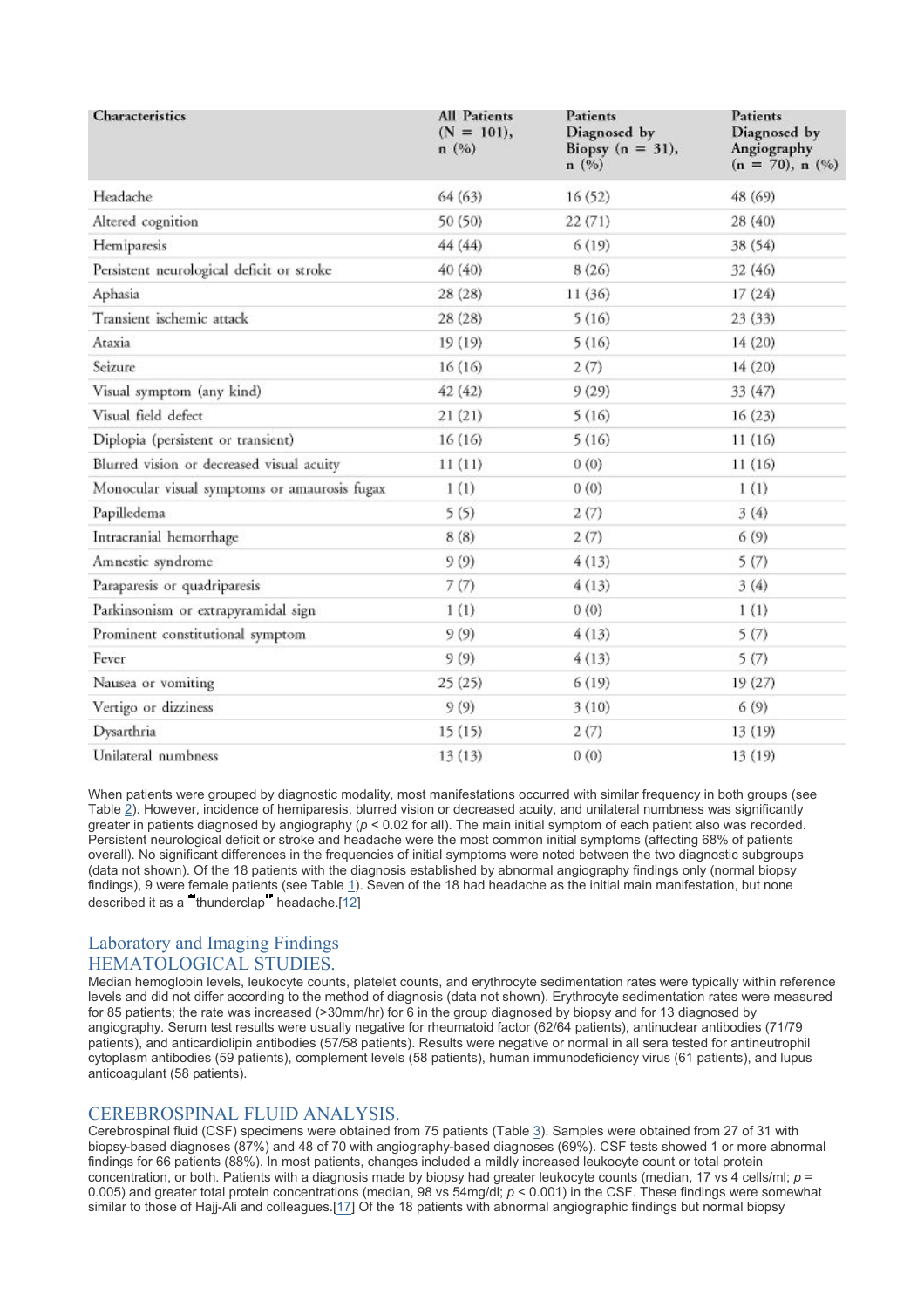findings, the CSF leukocyte count (median, 4/ml) and total protein concentration (median, 53mg/dl) were essentially the same as that of the overall group of 70 patients diagnosed by angiography.

#### **Table 3. Cerebrospinal Fluid Findings**

| Findings                                                                                                     | All Patients <sup>a</sup><br>$(N = 75)$ | Patients<br>Diagnosed by<br>Biopsy<br>$(n = 27)$ | Patients<br>Diagnosed by<br>Angiography<br>$(n = 48)$ |
|--------------------------------------------------------------------------------------------------------------|-----------------------------------------|--------------------------------------------------|-------------------------------------------------------|
| Median leukocyte count (range), cell/ml                                                                      | $5(0-535)$                              | $17(0-535)$                                      | $4(1-373)$                                            |
| Leukocyte count > 5 cells/ml, number of patients/total                                                       | 36/73 (49.3%)                           | 19/27 (70.4%)                                    | 17/46 (37.0%)                                         |
| Median total protein concentration (range), mg/dl                                                            | 72 (15-1,034)                           | 98 (44-1,034)                                    | 54 (15-166)                                           |
| Total protein concentration $> 45$ mg/dl, number of<br>patients/total                                        | 53/73 (72.6%)                           | 26/27 (96.3%)                                    | 27/46 (58.7%)                                         |
| Median red blood cell count (range), cells/ml                                                                | $6(0-10,000)$                           | $12(0-2,277)$                                    | $4.5(0-10,000)$                                       |
| Red blood cell count > 0/ml, number of patients/total                                                        | 55/70 (78.6%)                           | 20/26 (76.9%)                                    | 35/44 (79.5%)                                         |
| Increased total protein concentration, leukocyte count,<br>or red blood cell count, number of patients/total | 66/74 (89.2%)                           | 26/27 (96.3%)                                    | 40/47 (85.1%)                                         |
| *Analysis was not performed for 26 of the 101 patients in the cohort. Data were missing for some variables.  |                                         |                                                  |                                                       |

### CEREBRAL ANGIOGRAPHY.

Cerebral angiography was performed in 84 of the 101 patients, and 76 (90%) showed changes characteristic of vasculitis (Table 4). Of the 76 patients with angiograms showing vasculitic changes, multiple-vessel abnormalities were bilateral in 71 (93%). Small-vessel changes were more common (small-vessel changes, 70 patients [92%]; large-vessel changes, 54 patients [71%]). Bilateral changes occurred more often with small vessels (82%) than with large vessels (62%). Of the 54 patients with largevessel involvement, only 6 showed large-vessel involvement alone, whereas 48 angiograms showed that large and small vessels were affected. Of the 70 angiograms showing small-vessel involvement, 22 showed only small-vessel involvement.

#### **Table 4. Characteristics of 76 Positive Cerebral Angiograms**

| Findings                                        | All Patients <sup>®</sup><br>$(N = 76)$ ,<br>n(%) | Patients Diagnosed<br>by Biopsy<br>$(n = 6)$ , n $(\%)$ | Patients Diagnosed<br>by Angiography<br>$(n = 70)$ , n $(\%)$<br>66 (94) |  |
|-------------------------------------------------|---------------------------------------------------|---------------------------------------------------------|--------------------------------------------------------------------------|--|
| Bilateral vasculitis                            | 71 (93)                                           | 5(83)                                                   |                                                                          |  |
| Large-vessel changes consistent with vasculitis |                                                   |                                                         |                                                                          |  |
| Total                                           | 54 (71)                                           | 4(67)                                                   | 50 (71)                                                                  |  |
| Unilateral                                      | 7(9)                                              | 0(0)                                                    | 7(10)                                                                    |  |
| Bilateral                                       | 47(62)                                            | 4(67)                                                   | 43(61)                                                                   |  |
| Small-vessel changes consistent with vasculitis |                                                   |                                                         |                                                                          |  |
| Total                                           | 70 (92)                                           | 6(100)                                                  | 64 (91)                                                                  |  |
| Unilateral                                      | 8(11)                                             | 0(0)                                                    | 8(11)                                                                    |  |
| Bilateral                                       | 62(82)                                            | 6(100)                                                  | 56 (80)                                                                  |  |

component rest was personned within 2 months or diagnosis. An changes involved mutuple vessels.<br>The 84 patients who underwent cerebral angiography, 76 (90.5%) had findings consistent with vasculitis (6 of the 14 diagnosed

Of the 52 patients whose diagnoses were made by angiography alone (see Table 1), both large and small vessels were involved in 36, 12 had only small-vessel involvement, and 4 had only large-vessel changes. Of the 18 patients whose diagnoses were made by angiography and whose brain biopsy findings were negative (see Table 1), 8 had both small and large vessels affected, 8 had only small-vessel abnormalities, and 2 had only large-vessel changes. Of the six with positive biopsy and angiography findings, four had large and small vessels affected and two had only small vessels affected.

## MAGNETIC RESONANCE ANGIOGRAPHY.

Magnetic resonance angiography (MRA) was performed in 32 of the 101 patients (data not shown). MRA was performed in all but one of these patients before the diagnosis or within 23 days after the diagnosis. Results were suggestive of vasculitis in 19 patients (59%). Both large- and small-vessel involvement was seen in 14; 3 patients had only large-vessel involvement, and 2 had only small-vessel changes. Of the 14 with large- and small-vessel involvement, 11 showed bilateral involvement for both, and 3 showed various combinations of large- and small-vessel and unilateral and bilateral involvement.

Conventional cerebral angiography also was performed for 27 of the 32 patients. In 19 patients with MRA findings suggesting vasculitis, conventional angiograms also suggested vasculitis. For six other patients, MRA showed normal findings, but conventional angiograms suggested vasculitis. Four of the six had only small-vessel vasculitis, and two had small- and large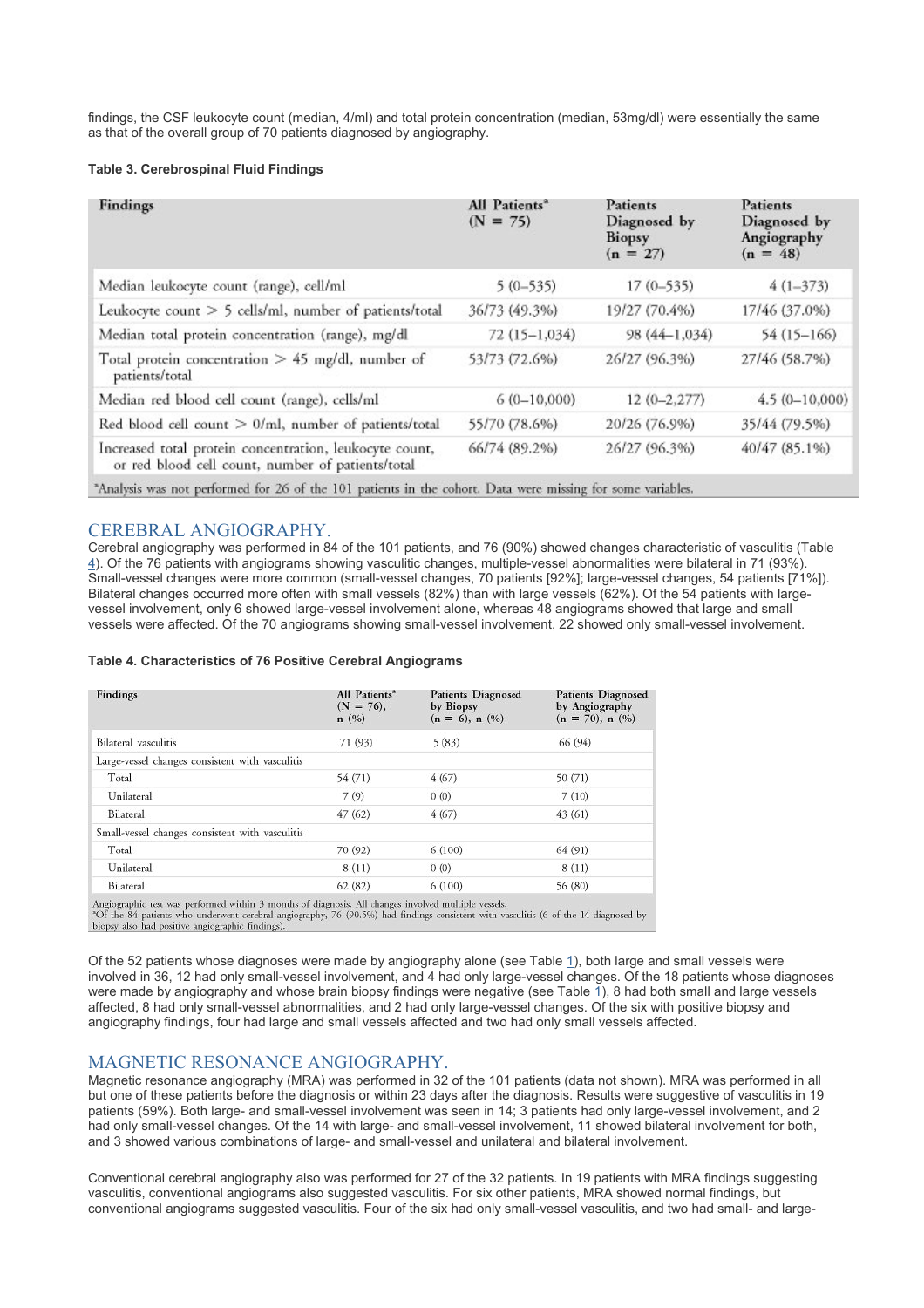vessel changes. For 2 of the 27 patients, both studies had normal findings. Thus, conventional angiography and MRA yielded the same results for 21 of 27 patients (78%), and conventional angiography was somewhat more sensitive than MRA for detecting vasculitis of intracranial vessels.

## MAGNETIC RESONANCE IMAGING.

MRI was performed initially for 90 of the 101 patients (89%) and showed abnormal findings for 87 (97%). Infarctions were the most common type of lesion and were seen in 48 of 90 patients (53%). Multiple infarctions were found for 41 of the 48 (85%) patients. Of those with multiple infarctions, lesions frequently were bilateral (34/41; 83%) and also involved both the cortex and subcortex (26/41; 63%). The appearance of the infarcts varied: some suggested a large-artery distribution, others showed a branch-artery distribution, and others had multiple subcortical infarctions in a small-artery pattern. Intracranial hemorrhage occurred in 7 of 90 patients (8%).

Gadolinium-enhanced intracranial lesions were observed for about one third of patients (33/90). Eight had prominent gadolinium-enhanced meninges.

### COMPUTED TOMOGRAPHY.

Diagnostic computed tomography scans were performed for 56 patients and showed abnormal findings in 43 (77%). Changes suggesting infarctions were observed in 28 patients (50%).

### ELECTROENCEPHALOGRAPHY.

Electroencephalograms were obtained for 38 patients and showed abnormal findings in 28 (74%). Dysrhythmias were observed in 24 patients, epileptogenic changes in 4, and delta waves in 13. No specific combinations of these abnormal findings were seen, and there were no electroencephalographic changes associated with specific clinical findings.

# CENTRAL NERVOUS SYSTEM HISTOPATHOLOGY.

CNS biopsy specimens were examined histologically in 49 of the 101 cases. Biopsy findings were positive in 29 of the 47 patients (62%) and in the 2 postmortem cases. Twenty-seven of the 29 positive biopsy specimens were from the brain, and 2 were from the spinal cord.[[18](#page-10-0)] Histological patterns of positive specimens varied. Eighteen patients had a granulomatous inflammatory pattern, eight had a lymphocytic pattern, and five had an acute necrotizing pattern. No specimen showed more

than one pattern.  $\beta$ -Amyloid peptide deposition was identified in eight specimens (all showed a histological granulomatous

vasculitis pattern).  $B$ -Amyloid peptide vascular deposition (amyloid angiopathy) was also identified for a patient whose biopsy findings for vasculitis were negative (diagnosis was made by angiography). Two biopsy specimens were obtained from each of seven patients. In four patients, both specimens had positive vasculitis findings and identical histological patterns of inflammation.

No clear clinical relation was identified among the three histological patterns. However, biopsy specimens with a granulomatous pattern were identified more frequently in older-onset patients (54 vs 42 years) and for patients who presented initially with altered cognition (33 vs 8%). Patients with a lymphocytic pattern were more often men (6/8). The likelihood of positive biopsy findings was greater if a biopsy specimen was obtained when the MRI showed an abnormality.[[18](#page-10-0)]

### **Therapy**

Glucocorticoid therapy was prescribed for 97 of the 101 patients. In 43 patients, glucocorticoids initially were the only therapeutic agents used. For 25 of the 97 patients, intravenous pulse glucocorticoid doses (typically, 1 to 6 pulses of methylprednisolone [1gm/pulse]) were administered before or at the time oral prednisone therapy was initiated. The median initial oral prednisone dose was 60mg/day. The median length of oral prednisone therapy was 10 months, and three fourths of the patients were treated for 19 months or less.

Fifty-four patients received medication in addition to prednisone. The second medication was cyclophosphamide in 46 patients (35 had daily oral doses, 11 had intermittent intravenous pulses). The median initial dose of oral cyclophosphamide was 150mg/day, and the median length of treatment was 10 months. The median dose of intravenous pulse cyclophosphamide was 1,000mg/month. Three of the 54 patients were administered prednisone and azathioprine at an initial dose of 100 or 150mg/day. Five of the 54 patients also initially received a nonsteroidal antiinflammatory drug. Two of the 101 patients received oral cyclophosphamide without glucocorticoids, and 2 had no specific therapy. Of the 43 patients treated with prednisone alone for the first course of therapy, medical records showed a favorable response for 34 of 42 (81%) patients.

To assess response, we grouped together patients receiving oral and intravenous pulse cyclophosphamide. We had sufficient data to evaluate the results in 47 patients. A favorable response to therapy was observed for 38 (81%). Response to treatment was not associated with any histological pattern of the biopsy specimen.

#### **Relapses**

Twenty-six of the 101 patients had relapses that led to a change in therapy. Fifteen of the 26 had 1 relapse, 8 had 2 relapses, and 3 had 3 or more. No specific clinical symptoms, laboratory test results, or histopathological findings were associated with relapse. However, relapse was somewhat less common for patients with angiograms that showed only small-vessel involvement. Fifty-four patients had large-vessel involvement or large- and small-vessel involvement (measured by angiography) (see Table 4); relapses occurred for 16 of these patients (30%). Of the 70 patients with small-vessel involvement, 22 had only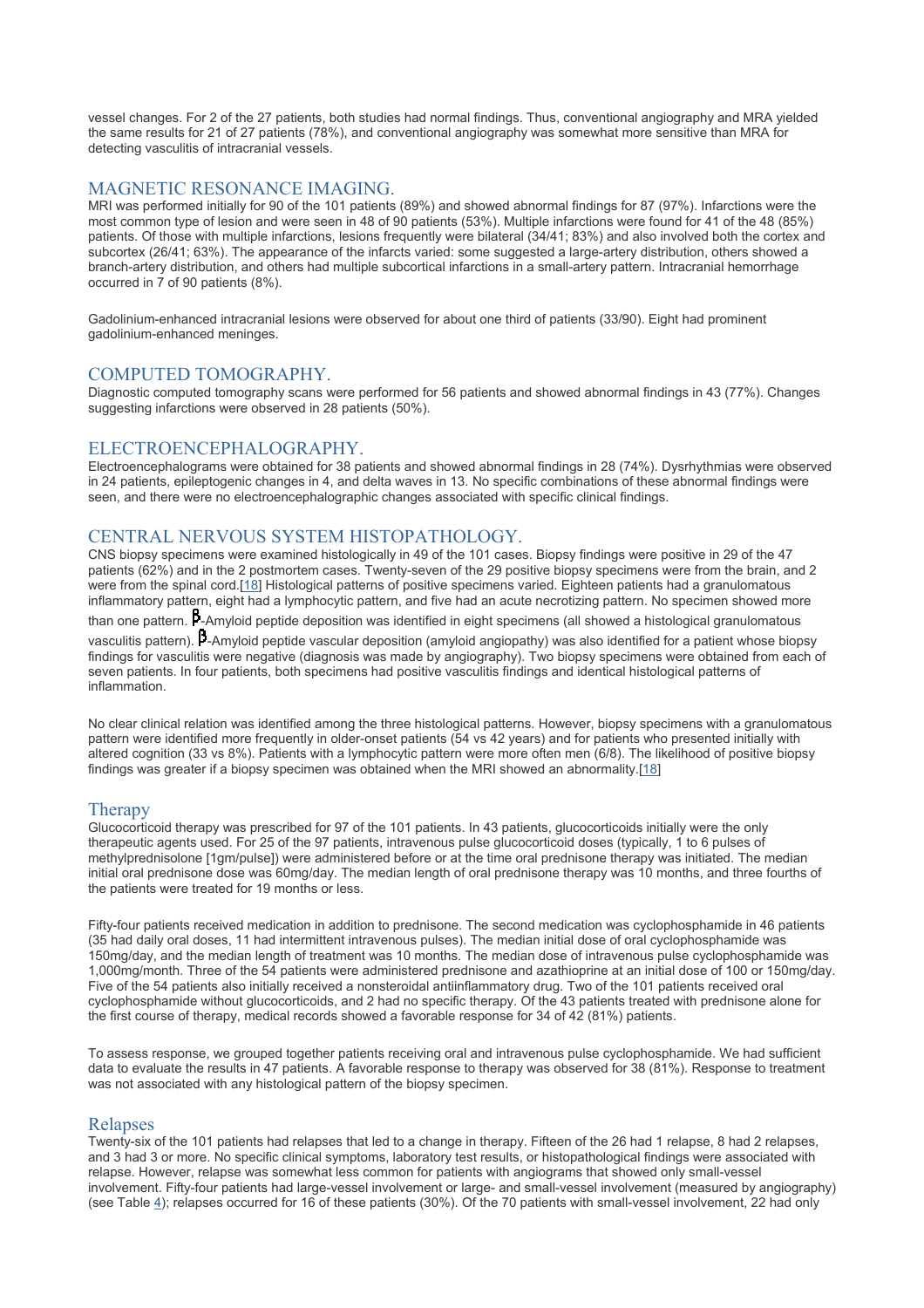small-vessel changes, and of those, relapses occurred for 2 (9%) ( $p = 0.06$ ). Patients with relapse were treated longer (median, 14 months) than those without relapse (median, 7 months).

## Outcome

The median duration of follow-up for the 101 patients was 13 months (range, 0-13.7 years). Seventeen patients died during follow-up. The cause of death included cerebral infarction (six patients), stroke of undefined type (one patient), myocardial infarction (one patient), and respiratory complication (two patients). Cause of death was unknown for seven cases. Four patients with cerebral infarction, one with stroke, and two with unknown causes of death died within the first year of follow-up. The other two cases with cerebral infarction died within 5 years of diagnosis. The Figure shows an estimated age- and sex-matched survival curve of patients with PCNSV and the expected survival curve of an age-matched US white population. Survival of the patient cohort was significantly reduced (*p* < 0.001).



**Figure 1.** Age- and sex-adjusted survival of patients with primary central nervous system vasculitis (PCNSV) versus estimated survival of the US white population  $(p < 0.001)$ . [Normal View 24K | Magnified View 41K]

The univariate Cox proportional hazards model was used to assess the association between survival and clinical and laboratory findings at the time of diagnosis (Table 5). Four manifestations at presentation were associated with an increased mortality rate. These included focal neurological deficit versus headache or constitutional symptoms (HR, 3.60), cognitive impairment versus headache or constitutional symptoms (HR, 4.00), cerebral infarction versus no infarction (HR, 4.39), and large-vessel involvement versus small-vessel involvement (HR, 7.93). In the group of 84 patients evaluated by angiography, 14 deaths occurred during follow-up (13 had large-vessel involvement). Patients with prominent gadolinium-enhanced lesions or meninges (assessed by MRI) had a lower risk for death during follow-up than patients with no such lesions at presentation (HR, 0.11).

| <b>Characteristics</b>                                                                                         | HR   | 95% CI        | $\mathcal{P}$ |
|----------------------------------------------------------------------------------------------------------------|------|---------------|---------------|
| Age (per 10-year difference)                                                                                   | 1.14 | $0.80 - 1.63$ | 0.47          |
| Male ys female                                                                                                 | 0.74 | $0.26 - 2.16$ | 0.59          |
| Main symptom at presentation                                                                                   |      |               | 0.23          |
| Headache or constitutional symptom                                                                             | 1.00 |               |               |
| Focal manifestation vs headache or constitutional symptom                                                      | 3.60 | $0.78 - 16.6$ |               |
| Cognitive disorder vs headache or constitutional symptom                                                       | 4.00 | $0.65 - 24.8$ |               |
| Diagnosis by angiography only compared with biopsy                                                             | 1.57 | $0.50 - 4.94$ | 0.44          |
| MRI findings                                                                                                   |      |               | 0.22          |
| Infarct vs no infarct                                                                                          | 4.39 | $1.37 - 14.0$ | 0.01          |
| Gadolinium-enhanced lesions or meninges vs normal or minimal changes                                           | 0.11 | $0.01 - 0.83$ | 0.03          |
| Large-vessel involvement vs small-vessel involvement <sup>*</sup>                                              | 7.93 | $1.03 - 61.1$ | 0.05          |
| Increased cerebrospinal fluid protein level (>70 mg/dl) or white blood cell<br>$count (>10$ cells/ml)          | 0.84 | $0.29 - 2.44$ | 0.75          |
| Prednisone vs cyclophosphamide (Cytoxan) only or Cytoxan and prednisone                                        | 1.37 | $0.49 - 3.82$ | 0.55          |
| Rapid ( $\leq$ 1 mo) vs slow onset ( $>$ 1 mo)                                                                 | 0.67 | $0.23 - 1.97$ | 0.47          |
| In the control of the common second control of the control of the control of the control of the control of the |      |               |               |

### **Table 5. Clinical Characteristics Associated with Survival**

Univariate Cox proportional hazards model was used for age-adjusted analysis.

'For this measurement, n = 84.

 $HR =$  hazard ratio;  $CI =$  confidence interval;  $MRI =$  magnetic resonance imaging.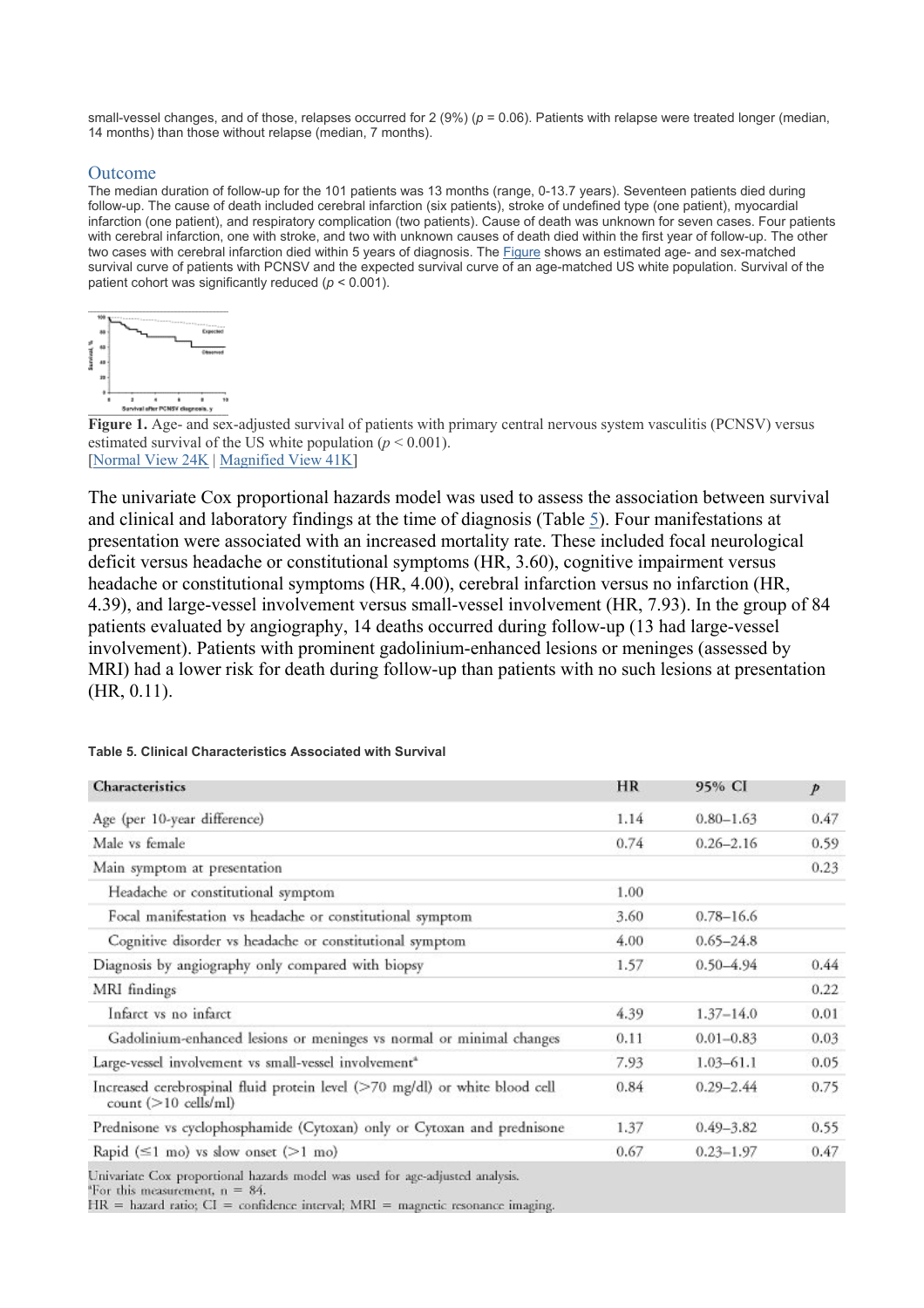No differences in survival were observed when patients were stratified by treatment (prednisone alone vs prednisone and cyclophosphamide), method of diagnosis (angiography vs biopsy), or by other manifestations (see Table 5). Survival was not associated with increased erythrocyte sedimentation rate at the time of diagnosis.

Modified Rankin disability scores[14] were recorded at presentation and at last follow-up. The patients were grouped into two populations, those with Rankin scores of 0 through 3 (good outcome with no residual disability, slight disability, or moderate disability) and those with scores of 4 through 6 (poor outcome with moderately severe disability, severe disability, or death by cerebral infarction or stroke). Univariate logistic modeling was used to assess association of clinical findings at diagnosis with Rankin score outcomes. Findings were expressed as ORs with 95% confidence intervals (data not shown). The clinical findings analyzed were the same as those studied for mortality (see Table 5), and the results were also similar. High disability scores (Rankin scores, 4-6) at last follow-up were associated with presenting manifestations of focal neurological deficit or stroke (OR, 4.09), cognitive impairment (OR, 7.36), cerebral infarction at diagnosis (assessed by MRI; OR, 4.46), and large-vessel involvement (OR, 3.23). Other clinical factors (see Table  $5$ ) were not associated with a high Rankin score, including diagnosis by biopsy or angiography (OR, 1.19). Similar to survival findings, patients with prominent gadolinium-enhanced meninges or lesio Table 6 compares Rankin disability scores at diagnosis with scores at last follow-up. The scores at diagnosis were grouped into three categories (0-2, no or slight disability; 3, moderate disability; 4-5, moderately severe and severe disability). Follow-up periods were grouped into three categories (<1, 1-4.9, and 5-15 years). Although the overall mortality rate of the cohort with PCNSV was increased (see Fig), most patients with relatively low disability scores at diagnosis (Rankin score, 0-2; 57 patients) continued to have low scores at last follow-up (Rankin score, 0-3). Most of the 22 patients with severe disability at diagnosis (Rankin score, 4-5) had less disability at follow-up (Rankin score, 0-3). Thus, a high Rankin score at diagnosis did not necessarily predict a poor outcome, and most patients had improved status at last follow-up.

ns had lower disability at follow-up (OR, 0.12).

| Rankin<br>Score at<br><b>Diagnosis</b> | Patients,<br>$\mathbf n$ | Rankin Score at Last Follow-up Visit |          |            |          |          |             |              |         |         |
|----------------------------------------|--------------------------|--------------------------------------|----------|------------|----------|----------|-------------|--------------|---------|---------|
|                                        |                          | $<1$ yr                              |          | $1-4.9$ yr |          |          | $5 - 15$ yr |              |         |         |
|                                        |                          |                                      | $0 - 3$  | $4 - 5$    | Deceased | $0 - 3$  |             | 4-5 Deceased | $0 - 3$ | $4 - 5$ |
| $0 - 2$                                | 57                       | 25                                   | $\Omega$ |            | 20       | $\theta$ |             |              |         |         |
| $\overline{3}$                         | 22                       | 11                                   | $\theta$ |            |          | $\theta$ |             |              |         |         |
| $4-$                                   | 22                       |                                      |          |            |          |          |             |              |         |         |

#### **Table 6. Rankin Disability Score at Last Follow-up Visit (N = 101)**

Of the 18 patients with abnormal angiographic findings but with normal biopsy findings, the initial median Rankin score was 3, and the score at last follow-up was 2. Thus, the outcome of this group of patients was similar to that of the other patients in this study (see Table 6).

# Annual Incidence Rate of Primary Central Nervous System Vasculitis

Five of the 101 patients were residents of Olmsted County, Minnesota, when PCNSV developed. The average annual incidence rate was 2.4 cases per 1,000,000 person-years (95% confidence interval, 0.3-4.4), adjusted to the US white population (in 2000).

### **Discussion**

Progress in understanding PCNSV has been slow because its occurrence is infrequent and its identification is difficult. The diagnosis is made definitively by brain biopsy, but many clinicians have preferred angiography because of concern about the invasiveness of biopsies and the possibility of not sampling affected tissue.[19-24] However, diagnoses based on angiograms are not as definitive as those made by biopsy, and the sensitivity is unknown.[10][25]

In previous reports that included 10 or more adult cases of PCNSV (121 patients total), diagnosis was established by clinical or angiographic studies in 81 and by biopsy in 40.[8][17][21][26-30] Lie's[8] and Alrawi and colleagues'[30] studies included only pathologically verified cases and accounted for all but 3 of the 40 tissue-diagnosed cases. Lie[8] also noted the rarity of PCNSV in a tissue diagnosis; his 15 histologically proven cases were from a cohort of 1,337 patients with vasculitides of all types. Thus, our current knowledge of PCNSV is influenced heavily by a number of smaller series of cases with diagnoses confirmed predominantly by angiograms. Furthermore, in the largest study of PCNSV in children, diagnoses for all were established by conventional angiography or MRA with frequent focal or unilateral changes.[31]

Our diagnostic criteria were more conservative than some earlier investigations. As a result, more than 90% of our conventional angiograms with positive findings showed multiple bilateral vessel alterations of vasculitis. In contrast with our histological criteria, criteria used in some previous studies did not require transmural inflammation; other studies included varicella zoster infection and abnormal findings from conventional angiography and MRA that were frequently unilateral or limited to a single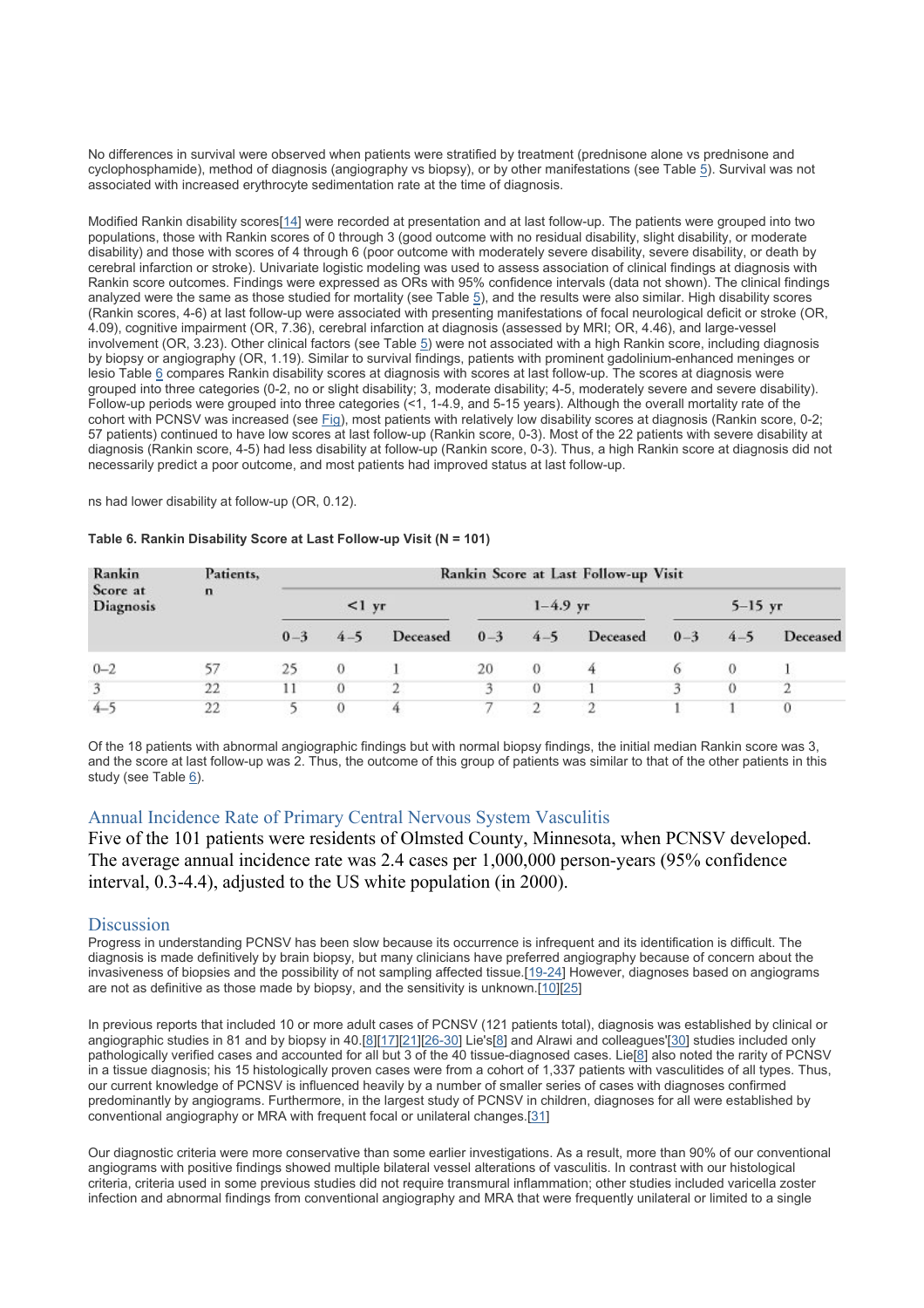vessel.[[28](#page-10-0)][[31](#page-10-0)][[32](#page-10-0)] Clinical findings in our series that were similar to those of previous reports included the sex distribution, median age of onset in early middle age, and the broad spectrum of clinical manifestations. Most laboratory test results were also similar to those of earlier studies.[\[5\]](#page-9-0)[[8](#page-9-0)][\[9\]](#page-9-0)[[17](#page-10-0)][[26-29](#page-10-0)][\[31\]](#page-10-0) Normal median values of hematological tests did not reflect the intracranial inflammatory processes. Although CSF and electroencephalographic findings were abnormal in most, they generally were minor and nonspecific. However, CSF fluid findings may help exclude infections or subarachnoid hemorrhage, and serum immunological studies may exclude autoimmune diseases.

MRI findings were abnormal for nearly all patients tested (87/90 patients), but findings more indicative of PCNSV (eg, multiple infarctions) occurred in a lower proportion. Prominent gadolinium-enhanced meninges were observed in eight patients and appeared to be part of a subset of PCNSV manifestations that were associated with milder clinical findings

Because we included only patients with a diagnosis of PCNSV, the relative usefulness of angiography and biopsy for establishing the diagnosis could not be assessed directly. The similarity of clinical characteristics and outcomes suggests that both tests provided equivalent results. Although we found some clinical differences, we had no clear indication that a patient with a diagnosis established by angiography had a more benign course when compared with others.[\[11-13\]](#page-9-0) It is apparent, however, that the two tests did not provide the same information for all patients. For example, we had eight patients with normal angiograms and positive biopsy findings, which suggested that vessel involvement was small and beyond the resolution of conventional angiographys.

Eighteen patients had positive angiogram findings and negative biopsy findings, which suggested that affected vessels may be larger and did not extend to the parenchymal surface or to leptomeningeal tissues. Sampling error is another explanation. It is possible that the pathogenic substrate is truly patchy in nature. We also cannot completely exclude the syndrome of reversible cerebral vasoconstriction as the cause of the findings in some of the 18 patients. In this syndrome, patients are predominantly female and typically have abrupt and severe (thunderclap) headache and neurological findings. An angiogram shows cerebral vasoconstriction resembling vasculitis, especially of the arteries around the circle of Willis. CSF examination shows minimal changes. The clinical manifestations improve over weeks, and vasoconstriction resolves in 3 to 4 months. None of our patients had disease onset with an acute, severe headache or had a history of other findings sometimes noted in this syndrome such as migraine headaches, use of vasoactive amines or other medications associated with vasospasm, or were in a postpartum period. Nevertheless, this syndrome may closely resemble vasculitis, and we cannot be certain that none of our patients diagnosed by angiograms alone had vasoconstriction rather than vasculitis. For patients with symptoms that are clinically suspicious of PCNSV, both cerebral angiography and brain biopsy may be necessary, especially if angiographic changes are absent or not widespread.

It is not completely clear whether the three histopathological patterns represented different stages of a single pathological process or were reactions to different causative agents and indicated different diseases. Supporting the latter hypothesis was the finding that histological patterns of specimens from individual patients were similar throughout the sample, and in the four patients who each had two positive biopsy specimens, patterns were the same in both.  $B$ -Amyloid peptide deposition was identified during biopsy only in specimens with a granulomatous histological pattern. Scolding and coworkers[\[33\]](#page-10-0) suggested that B-amyloid peptide-related PCNSV is a recognizable clinicopathological entity. The different histological patterns did not appear to result from different treatments.

Most patients showed a favorable response to glucocorticoids alone or in combination with cyclophosphamide. The early response rates of 81% of patients were the same for both treatment groups. This encouraging finding emphasizes the need for early diagnosis and initiation of therapy that may help avoid irreversible CNS events. Because the study was retrospective, the contribution of pulse glucocorticoids (at the beginning of therapy) and cyclophosphamide was difficult to assess. Nevertheless, it may be reasonable at this time to consider starting more aggressive treatment with prednisone and cyclophosphamide in patients who present with symptoms associated with severe outcomes. Prednisone alone could be prescribed for those with stable manifestations or less emergent symptoms. The results of our study suggest that a treatment course of 12 to 18 months with careful follow-up is adequate for many patients with PCNSV.

Patients with relapse required longer therapy but otherwise had similar outcomes to those without relapse. However, in the group of 70 patients with diagnoses established by angiography, relapses were more frequent for those with large-vessel involvement (30%) than those with only small-vessel changes (9%). These findings differed from MacLaren and colleagues'[\[28\]](#page-10-0) findings, which noted more frequent relapses for patients with small-vessel involvement. Differences in the definition of "large" artery may explain this disparity.

The increased mortality rate was related to neurovascular problems presumably caused by PCNSV. Increased mortality rates and Rankin disability at last follow-up were associated with several clinical findings (see Table 5). These manifestations probably reflected the development of more serious and widespread neurological lesions and the potential influence of largeartery involvement on outcome. A rapid onset did not portend a favorable outcome (see Table 5), as noted previously.[17] Improvement of Rankin scores at follow-up likely resulted from treatment and resolution of active disease.

A strength of this study was the large number of unselected, consecutive cases. Compared with individual cases or smaller previous series, our cohort likely provided a more complete spectrum of clinical findings. The longer period of follow-up helped confirm diagnoses and provided time to assess response to treatment and determine outcomes. Internal consistencies included the frequent favorable response to treatment and the improvement of Rankin scores over time. Also, similar risk factors influenced survival and Rankin disability scores during follow-up. In addition, we provided the first estimate of the annual incidence rate of PCNSV.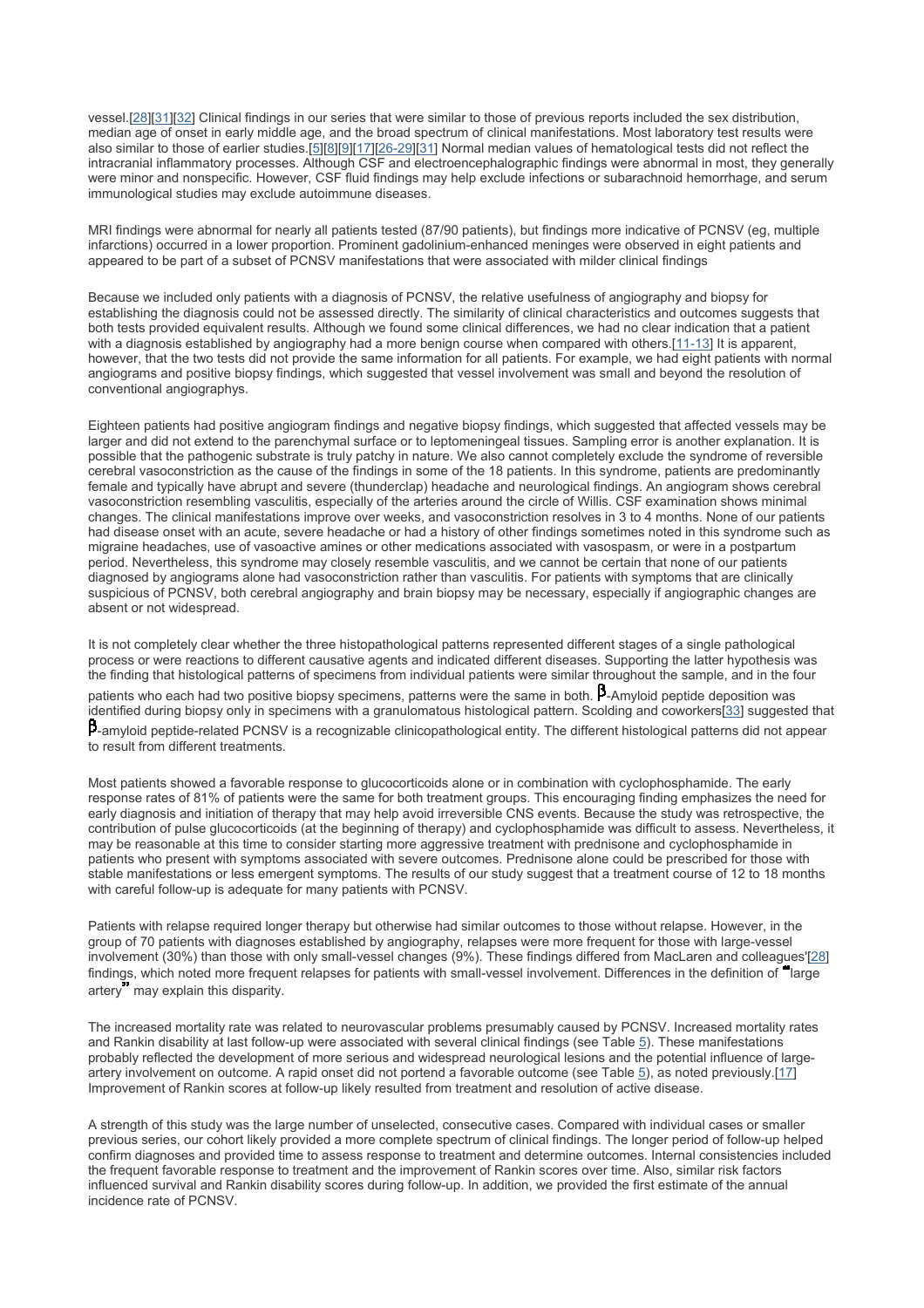<span id="page-9-0"></span>The investigation had a number of limitations. As in all retrospective studies, incomplete datasets may have influenced findings. It is possible that the nonsignificant differences in clinical findings noted in some groups of patients would be meaningful when larger populations are studied. Our results may not pertain to other patient populations (eg, children), and our investigation did not explain why vasculitis was limited to vessels of the brain and spinal cord.

In conclusion, our findings confirm that PCNSV is a rare disease associated with increased morbidity and mortality. Careful delineation of findings on angiography and biopsy will ensure an accurate diagnosis of PCNSV, as shown by the similar clinical findings and outcomes of patients assessed by either method in our study. Because of the varied vessel involvement, diagnostic information from angiograms and CNS biopsies appear complementary. Brain biopsies are more likely to yield positive results when MRI or computed tomography findings are abnormal. Recognition of clinical findings associated with poor outcomes may aid decisions regarding therapy. The high rate of favorable response to glucocorticoids alone or in combination with cyclophosphamide suggests that early recognition and treatment will help avoid serious outcomes. Although our findings were not definitive, these data suggest that the PCNSV syndrome is composed of more than one entity.

# Acknowledgements

We thank the Section of Scientific Publications, Mayo Clinic, for providing editing, proofreading, and reference verification.

This work was published previously in abstract form in Salvarani C, Brown RD, Crownhart BS, et al. Primary central nervous system vasculitis (PCNSV): clinical features and outcome. Arthritis Rheum 2005;52(suppl):S650.

# References

- 1 Harbitz F. Unknown forms of arteritis, with special reference to their relation to syphilitic arteritis and periarteritis nodosa. *Am J Med Sci* 1922; **163**: 250-272.
- 2 Newman W, Wolf A. Non-infectious granulomatous angiitis involving the central nervous system. *Trans Am Neurol Assoc* 1952; **77**: 114-117.
- 3 McCormick HM, Neubuerger KT. Giant-cell arteritis involving small meningeal and intracerebral vessels. *J Neuropathol Exp Neurol* 1958; **17**: 471-478.
- 4 Cupps TR, Moore PM, Fauci AS. Isolated angiitis of the central nervous system: prospective diagnostic and therapeutic experience. *Am J Med* 1983; **74**: 97-105.
- 5 Calabrese LH, Mallek JA. Primary angiitis of the central nervous system: report of 8 new cases, review of the literature, and proposal for diagnostic criteria. *Medicine (Baltimore)* 1988; **67**: 20- 39.
- 6 Cravioto H, Feigin I. Noninfectious granulomatous angiitis with a predilection for the nervous system. *Neurology* 1959; **9**: 599-609.
- 7 Sandhu R, Alexander WS, Hornabrook RW, Stehbens WE. Granulomatous angiitis of the CNS. *Arch Neurol* 1979; **36**: 433-435.
- 8 Lie JT. Primary (granulomatous) angiitis of the central nervous system: a clinicopathologic analysis of 15 new cases and a review of the literature. *Hum Pathol* 1992; **23**: 164-171.
- 9 Moore PM. Diagnosis and management of isolated angiitis of the central nervous system. *Neurology* 1989; **39**: 167-173.
- 10 Kadkhodayan Y, Alreshaid A, Moran CJ, et al. Primary angiitis of the central nervous system at conventional angiography. *Radiology* 2004; **233**: 878-882.
- 11 Calabrese LH, Gragg LA, Furlan AJ. Benign angiopathy: a distinct subset of angiographically defined primary angiitis of the central nervous system. *J Rheumatol* 1993; **20**: 2046-2050.
- 12 Calabrese LH, Dodick DW, Schwedt TJ, Singhal AB. Narrative review: reversible cerebral vasoconstriction syndromes. *Ann Intern Med* 2007; **146**: 34-44.
- 13 Call GK, Fleming MC, Sealfon S, et al. Reversible cerebral segmental vasoconstriction. *Stroke* 1988; **19**: 1159-1170.
- 14 Sulter G, Steen C, De Keyser J. Use of the Barthel index and modified Rankin scale in acute stroke trials. *Stroke* 1999; **30**: 1538-1541.